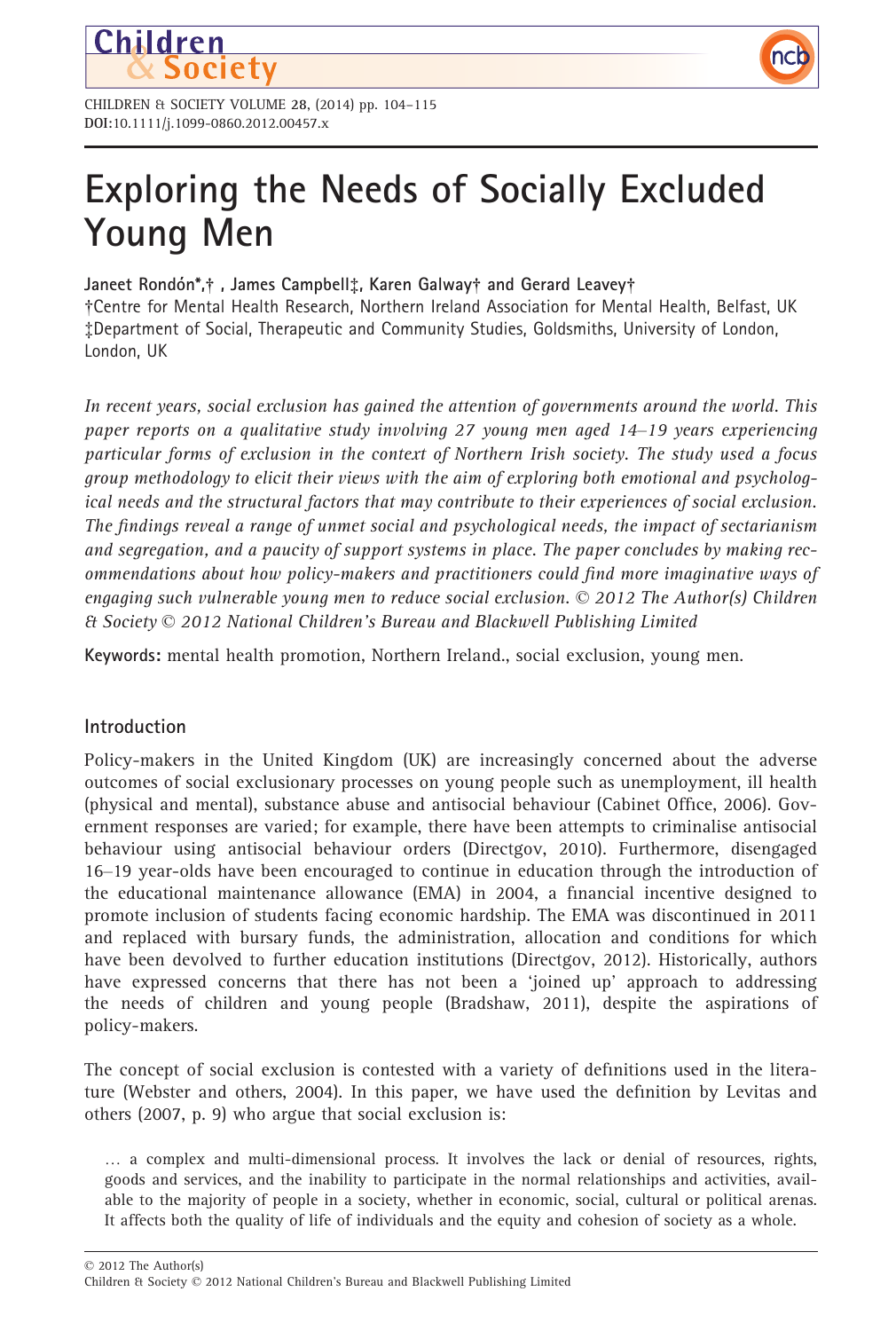This definition fits the current context due to the emphasis on process issues and multiple deprivation. The participants in the current study are at risk of experiencing exclusions such as teenage pregnancy, school exclusion, lack of skills, unemployment, family breakdowns, alcohol dependency, homelessness and imprisonment (Cabinet Office, 2001). The interlinked nature of these social inequalities requires a holistic approach utilising joined-up services that can facilitate multi-dimensional approaches.

## Social exclusion in Northern Ireland

Different types of social exclusion affect children and young people in Northern Ireland (NI), as in other parts of the UK. There are high levels of child poverty (New Policy Institute, 2009) and under-educational achievement in deprived areas (Bayliss and Sly, 2009). In addition, youth unemployment in NI mirrors that of the UK, with 6.8 per cent unemployment across all ages, rising to 18.4 per cent in 18–24 year-olds (Northern Ireland Statistics and Research Agency, 2011); UK figures are currently 7.8 per cent and 20.4 per cent respectively (Office for National Statistics, 2011). One obvious area of difference between NI and the rest of the UK has been the impact of political conflict sparking considerable debate about how much this has affected the lifestyles and social and economic opportunities for young people (McAlister and others, 2009). Low-income neighbourhoods have experienced less socioeconomic progress than others in the UK due, in part, to the intermittent nature of the political process and the ongoing sectarian divisions, which limit opportunities for cross-sectoral anti-poverty initiatives (Davidson and Leavey, 2010; McCormick and Harrop, 2009). This inequality is heightened by a segregated school system divided on the basis of religion where only 6.4% of the total enrolment in compulsory education attends integrated schools (Department of Education, 2010).

Although there is growing awareness of the problems of children and young people in NI following the Good Friday Agreement (Northern Ireland Office, 1998), many still have to navigate their transition to adolescence through to adulthood amidst continuing legacies associated with past violence or contemporary issues of sectarianism and segregation (Mc-Alister and others, 2009; McGrellis, 2005). Experiences of sectarianism and social exclusion are inevitable and nuanced. Researchers have explored factors of resilience and vulnerability that help explain behaviours and social practices. For example, Lloyd and others (2008) have argued that most children and young people may not have been adversely affected psychologically as might be expected, whereas Leonard (2010) argues that it may be that young people exhibit a mix of responses, sometimes reinforcing the sectarianism of divided communities, whilst at other times demonstrating resilience and resistance. It has also been suggested that young people may be more likely to be involved in antisocial activity, substance misuse and aggression (O'Reilly and Stevenson, 2003). A number of authors have explored the ways in which such behaviours can be understood in terms of gender differences. Thus, McGrellis (2005) has speculated that perceptions of masculinity inform the actions of some young men, and Hargie and others (2001) suggest that, unlike young men, young women were more likely to traverse sectarian boundaries and also to self-disclose their worries about life. Other research on the psychological impact of the conflict has shown that adolescents' exposure to direct and indirect violence has been detrimental to their mental health and well-being (MacAloney and others, 2009), leading to negative coping mechanisms such as denial (O'Reilly and Stevenson, 2003). Meanwhile high levels of psychological and mental health needs often remain unmet by health and social care services (Campbell and others, 2011; McAlister and others, 2009).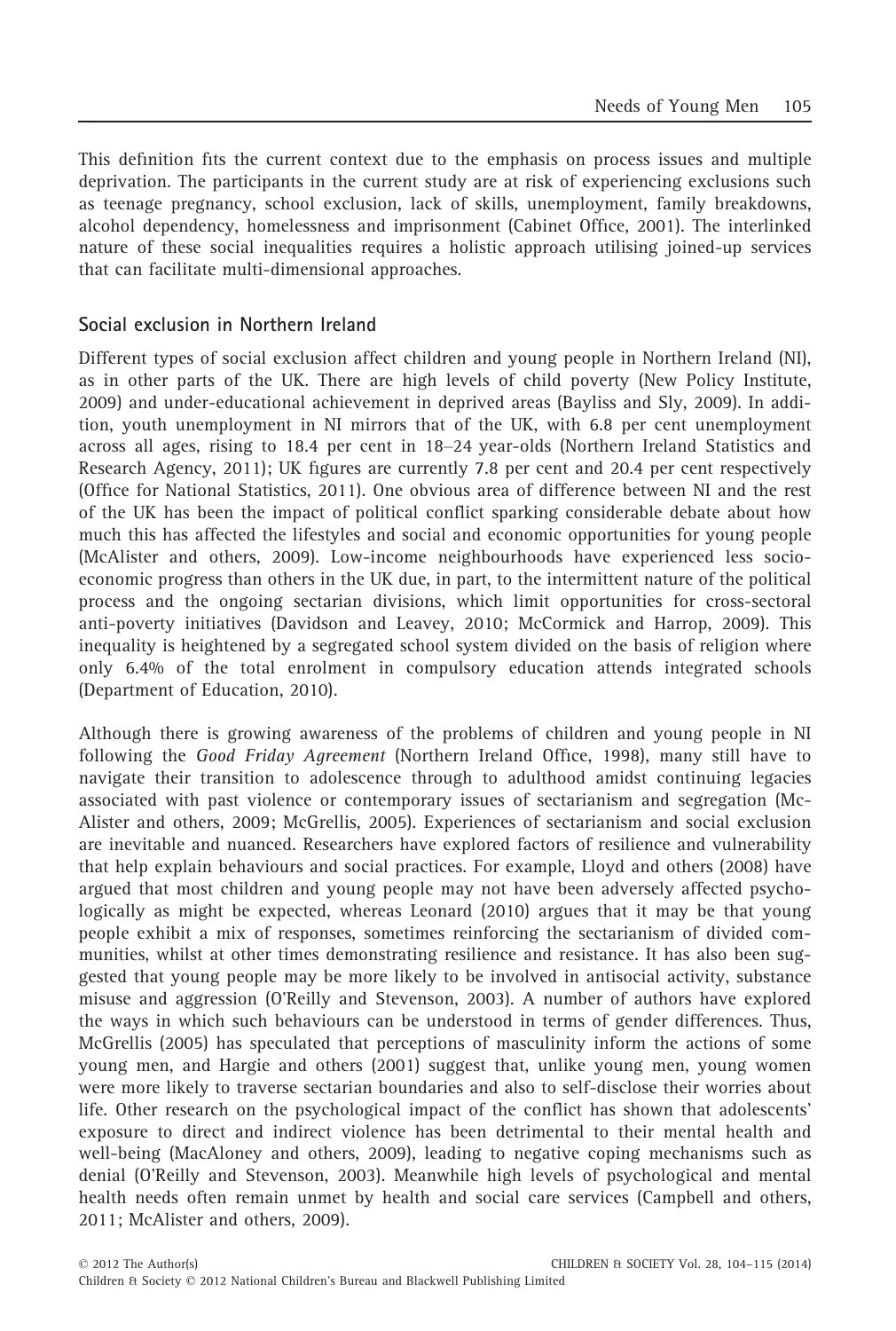As a result of these deep-seated structural problems, there is growing concern about elevated levels of suicide amongst young people in NI. For example, the suicide rate for younger men (age 15–24) doubled between 1995 and 2000 — to over 30 per 100 000 (Tomlinson, 2007b). Between 2000 and 2004, there were approximately 150 suicides each year, compared to nearly twice this rate in 2005 when 213 incidents were recorded (Haydon and Scraton, 2008). After decades of relative stability, NI has seen suicide rates increase by 64 per cent over a 10-year period since 2000, with the latest figures sitting at 313 deaths registered in 2010. Most of the rise can be attributed to an alarming increase in deaths of young men in the 15–34 age group with a disproportionate rise in disadvantaged areas, bringing to the fore the deprivation gap (Department of Health, Social Services and Public Safety, 2010a). This notable rise in suicide prompted the development of a suicide prevention strategy — *Protect Life*: A Shared Vision (Department of Health, Social Services and Public Safety, 2006) — which has funded both a national telephone helpline and community-based initiatives for the prevention of suicide at a cost of over £6m per annum. Recent anecdotal feedback from local communities that 'existing services and programmes are undoubtedly saving lives' (Department of Health, Social Services and Public Safety, 2010a, p. 10) sits alongside a recent review of the evidence base for Protect Life, which has recommended that systematic evaluation of many actions within the strategy need to be prioritised due to the limited research evidence available (Department of Health, Social Services and Public Safety, 2010b). Despite the continuing increase in suicide rates since 2006, as well as the challenges involved in robustly evaluating suicide prevention initiatives, the Protect Life Strategy has been extended for a further period of four years (Department of Health, Social Services and Public Safety, 2010a).

To sum up, it is important to draw together some themes underpinning the social exclusions that affect young people across the UK and specifically in NI. Earlier studies of the experience of young people in NI focused on the pathways of working-class youth from school to the labour market confirmed that, like their UK counterparts, their lives were framed by structures of educational inequality and the perils of a declining labour market (Jenkins, 1983). Bell (1987), whilst acknowledging the importance of using this analytical notion of working-class youth lifestyles, argued that there was a failure to recognise the impact of sectarian division and how youth cultural 'lifestyles' sustained and reproduced the adverse consequences of this impact. Recent studies (Tomlinson, 2007a) have indicated that for young men, particularly in working-class areas, 'the troubles' (as the conflict is commonly referred to) in NI have generated highly localised social structures where paramilitary and criminal violence, intimidation and bullying are thought to have contributed to suicide and harmful behaviours.

The following study was designed to examine the experiences and needs of vulnerable young men living in NI, given the social and economic contexts described above. Answers to three key questions were sought: what are the social and emotional needs of young men? to what extent do communities and the wider society respond to those needs? and what are the challenges involved, and the barriers to providing appropriate and accessible services for young men?

## Methods

#### Setting

The research area comprises five local government districts (LGDs) with a population of over 300 000 people, of whom 32 per cent are aged below 20 years. Most of the population lives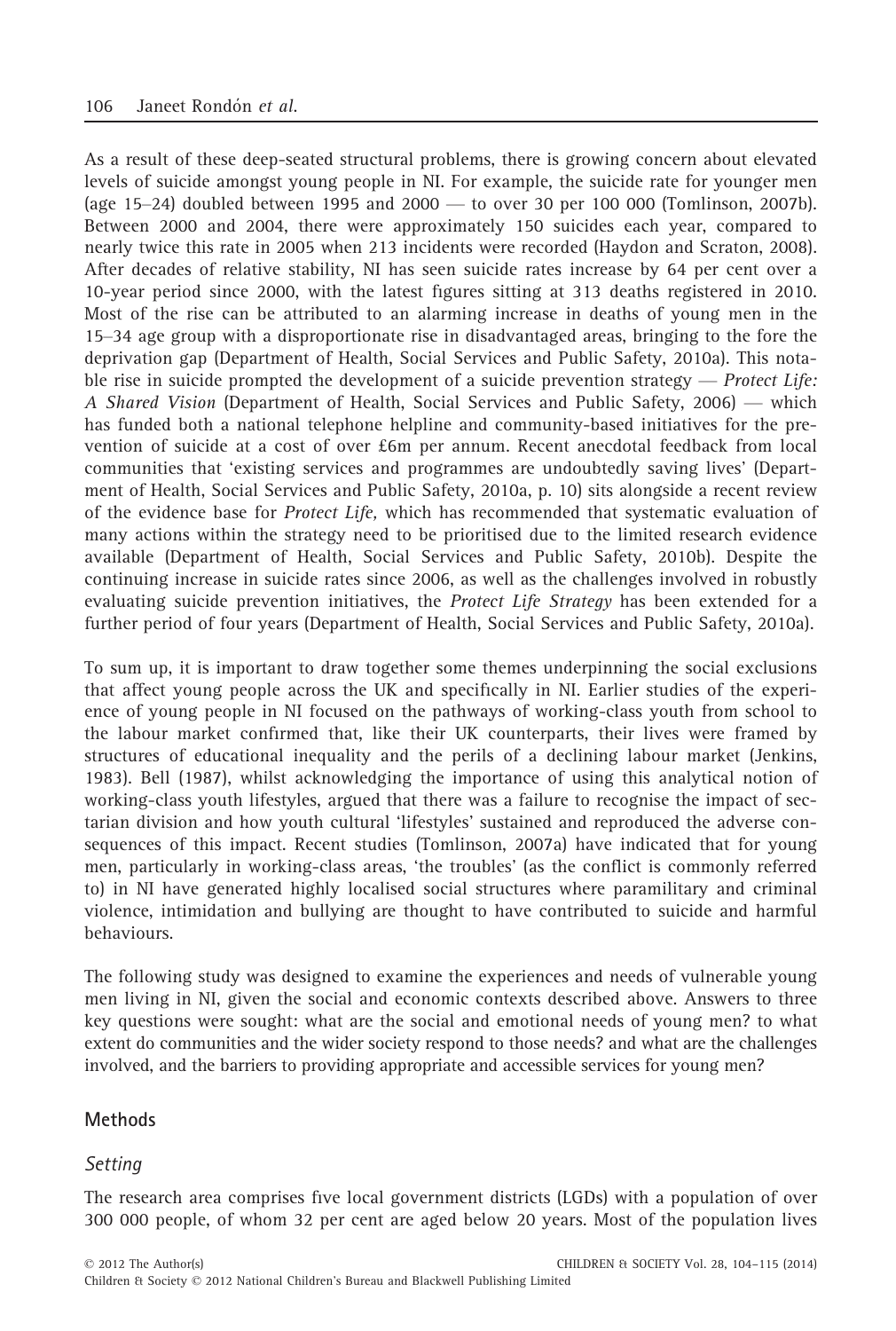in socially deprived rural areas — three of the five LGDs in this area are ranked among the top ten most deprived districts in NI (Northern Ireland Statistics and Research Agency, 2010). Changes in the labour market have seen job shortages in the local economy as well as an influx of migrant workers, particularly from Eastern European countries. This change in demographics has brought to the surface an increasing problem of racial tensions adding to the existing and ongoing sectarian tensions prevailing in NI (South Tyrone Empowerment Programme, 2006).

# **Participants**

Twenty-seven young male participants aged between 14 and 19 years (mean 16 years-old) were recruited. Written consent was obtained from parents for those participants under 16 years-old. The sample included young men who were either in full- or part-time education  $(n = 19)$  or employed  $(n = 4)$ ; four participants did not disclose any educational, training or employment activity  $(n = 4)$ .

A wide range of statutory, community and voluntary agencies delivering services to young men in this geographical area were identified through a mapping exercise and subsequently contacted and invited to participate. The identified organisations, directly working with vulnerable young men deemed to be at risk and vulnerable in terms of a range of health, social care and educational factors, were asked to assist in the recruitment of the sample. The difficulties in accessing 'hard to reach' groups as well as the potential bias of some of the approaches used are well known (Faugier and Sargeant, 1997; Griffiths and others, 1993; Jones and Allebone, 1999). A snowball sampling approach was used to generate a sample (Becker, 1963; Tastsoglou and Miedema, 2003). Although respondents were not specifically recruited according to any risk vulnerability criteria, the aim was to target young men who were most vulnerable to processes of exclusion, intimidation and at risk of poor mental health, self-harm and suicide.

## Data collection

Focus group interviews were used to collect data. This is a flexible, appropriate and useful method for generating a range of views, beliefs and attitudes relatively quickly. In focus groups, spontaneous conversation is encouraged (Finch and Lewis, 2008) with individuals sharing similar characteristics or experiences who fully cover a limited number of issues in a detailed manner (Hennink and Diamond, 1999). A total of five focus group interviews (40–50 min) took place at venues familiar to the participants. Three groups comprised young men participating in community-based programmes supported by community, voluntary or statutory agencies — Adolescent Partnership (AP), Young Persons' Project (YPP) and the Youth Service (YS). Two groups included young men in full-time education post-primary school (PS) and education other than at school (EOTAS). Before the focus groups took place, participants were asked to complete a brief questionnaire that was used to collate information about age, current employment, educational status and geographical base. Although religious identity was not sought (for concerns of the safety of participants), the geographical catchment areas of projects enabled some estimate about breakdown of religious identities of participants: the YS groups were run in mainly Catholic, Nationalist areas, the EOTAS participants attended both Protestant and Catholic educational facilities, and the AP and YPP were health and social care services provided to both communities.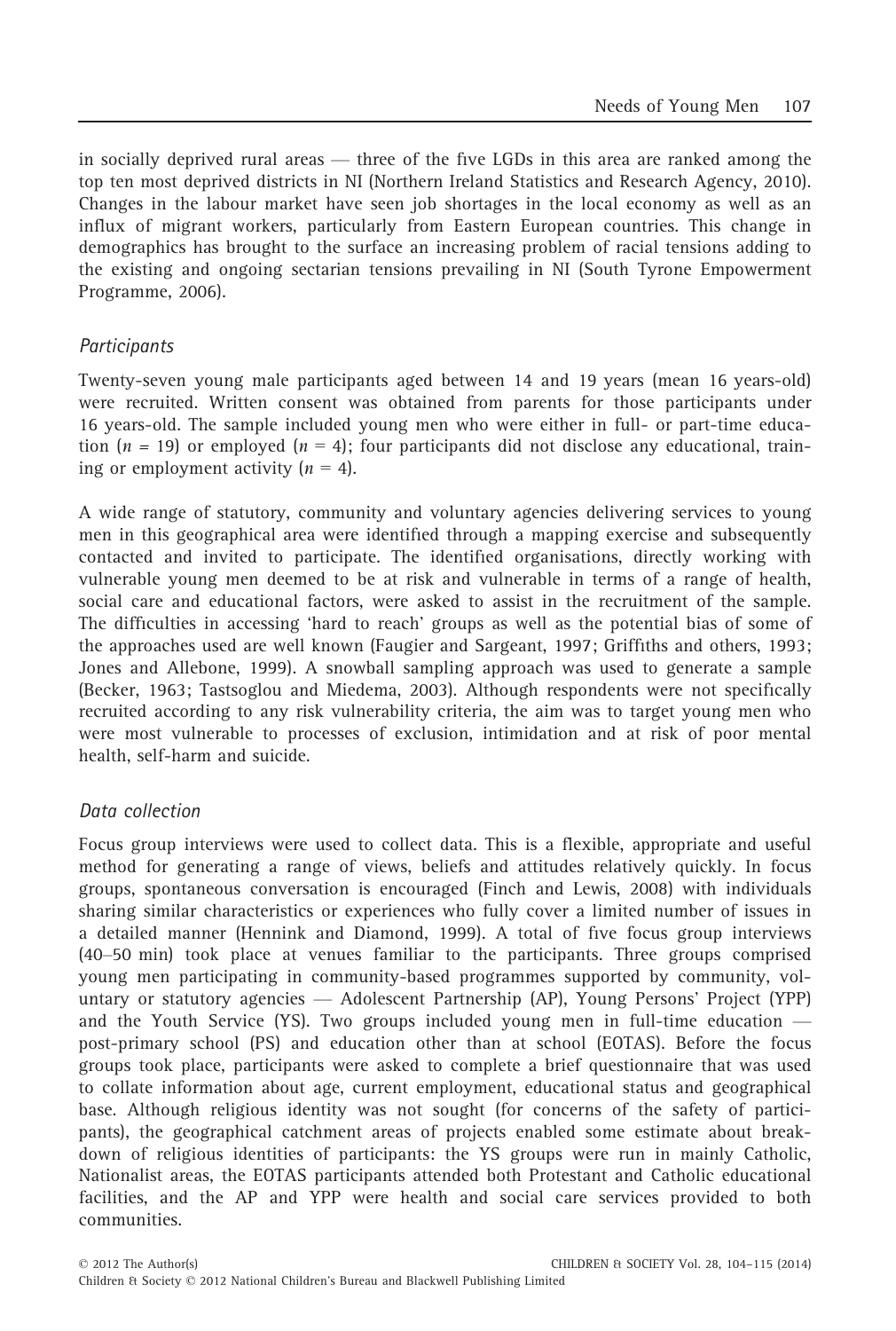The topic guide comprised mostly open-ended questions to encourage participants to engage in discussion and express their views, feelings and thoughts freely. At the end of the focus group, participants were given the opportunity to comment on any other issues that had not been covered. Examples of the questions asked include: 'what is it like being a young man in the area?', 'what sort of problems do young men face?' and 'when young men have problems who or where do they go to for help?'

The interviews were audio-recorded with the permission of the participants obtained in written form; occasional notes were taken to complement the analysis of transcribed data.

# Data analysis

The interviews were transcribed and then audio-checked by the researchers for discrepancies and mistakes. They were then entered into a software package for qualitative analysis (ATLAS-ti 4.2), which is helpful for data management and retrieval. The data were analysed through thematic analysis generating codes, which were categorised into key themes (Glaser and Strauss, 1967). The thematic codes were scrutinised separately by each researcher for internal reliability (LeCompte and Goetz, 1982). Competing and complementary themes were distinguished allowing the researchers to arrive at the six key themes described in the findings.

# Ethical issues

Ethical approval for the study was granted by the Northern Ireland Office Research Ethics Committee (NIR03).

# Findings

The analysis of data revealed six themes: exclusion and substance misuse; crime, violence and sectarianism, school and work, help-seeking behaviour, concerns about suicide and suggestions for change.

## Exclusion and substance misuse

A consistent theme that emerged in many of the interviews was a sense of rootlessness, often associated with limited social activities, formal group and leisure facilities. Where such facilities were available, they were sometimes judged to be not age-specific enough, or some young men had already been banned from attending because of their antisocial behaviour. As one of the young men group (YS) put it, where they lived was 'just a dark, dark place'. In a number of focus group interviews, the phrase 'it's boring, there's nothing to do' was commonly used.

The lack of leisure facilities and social activities was often used by the young men to explain or excuse how they used drugs and alcohol. The majority of the interviewees claimed that they were frequent users of alcohol, and binge drinking appeared to be a regular activity, particularly at weekends. While alcohol consumption seemed to be a socially accepted behaviour, participants were less likely to be open about their involvement with drugs. In general, drugs were associated with a different type of young men — more vulnerable and susceptible individuals.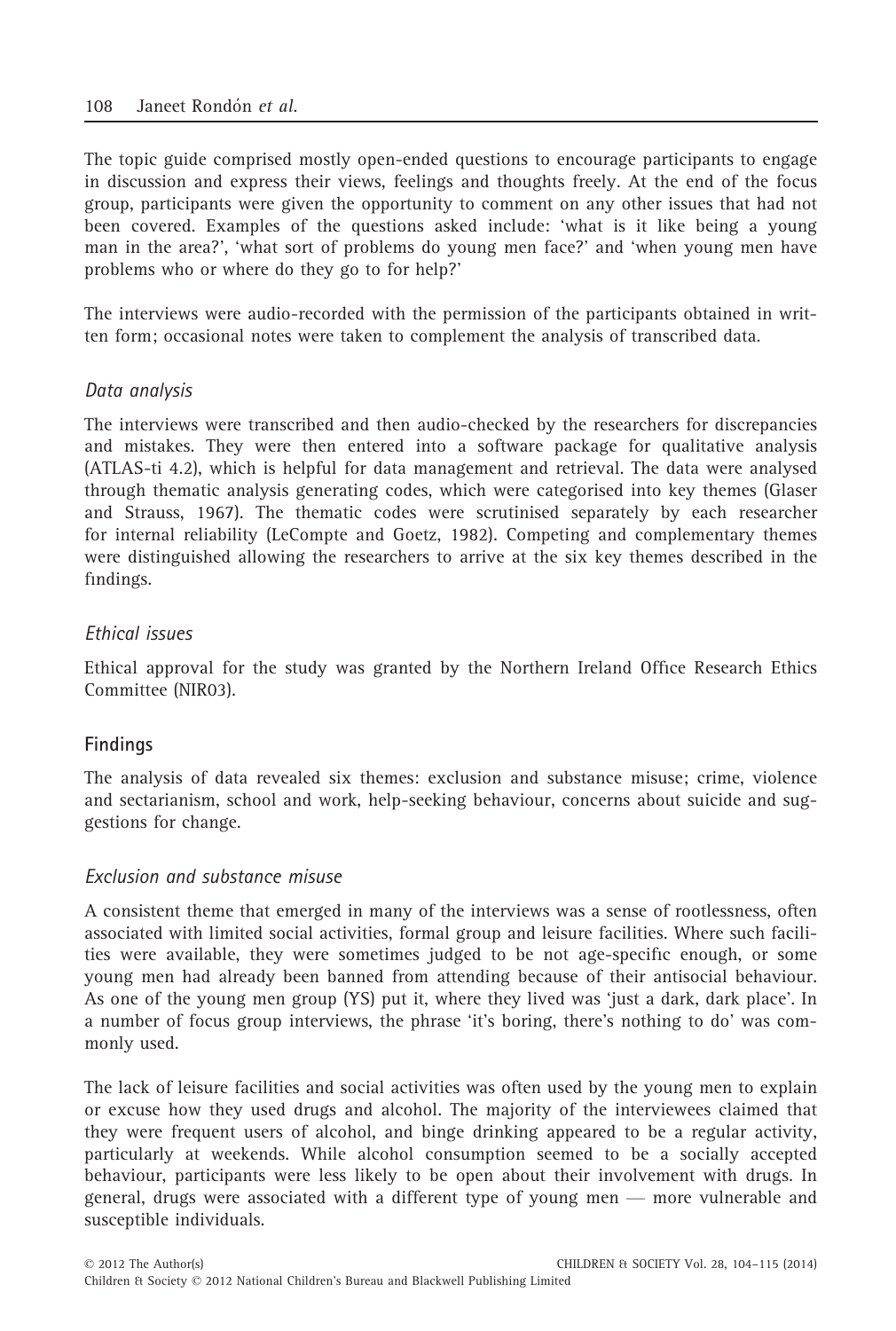… if you were getting p\*\*\*\*d off real bad in school you could get the odd person who would turn to drugs; it might help them. (EOTAS group)

In addition, perhaps because of the social opprobrium associated with drug use, most of the respondents denied such involvement. For those who admitted being involved with drugs, there were risks from sinister groups — the young men sometimes described them as paramilitaries or 'hoods'.

If you don't have the money to pay [drug debt] off  $\ldots$  after a week, that's it – they don't give you any more chances. Come and get your house and burn it down. (YPP group)

#### Crime, violence and sectarianism

The binge drinking previously described seemed to act as a catalyst for a variety of antisocial behaviours, often with a sectarian edge, which usually escalated to criminal activity, fights and violence. Some of the young men acknowledged that they also became involved in violence with the small number of ethnic minority communities in the area. Crime and violence appeared to be associated with the excitement and the thrill that was opposite to the boredom of everyday life. There were references to frequent minor offences and vandalism such as 'smashing windows'. The respondents also listed a range of violent and risky behaviours, varying in their degree of seriousness as recounted by some of the participants.

Steal a car, get the cops after you, take the number plate off it, paint the car, spray the car and they won't recognise it and burn it. (EOTAS group)

My brother gets beat up every week … It's just him being a hard man going out fighting every week. (PS group)

The young men spoke of drinking and fighting with 'mates', of not going down town 'if you're in the wrong gang', with the gangs being distinguished by 'religion or where you're from'. One young man reflected the concerns and fears of young Catholics who trespass demarcated spaces.

There is a Protestant side of [town]. If I walked in there I would get my kneecaps done in. (EOTAS group)

The criminal activity described by the young men appeared to assist them in challenging authority figures, particularly the police. The general perception was that the police were more interested in challenging rather than protecting them.

If we see the police we would throw an old brick or two. Everyone hates them! There's barely anybody who likes them … They're murderers too. They kill people for nothing'. (EOTAS group)

#### School and work

Many of the participants in the study reported poor experiences of school and were pessimistic about work opportunities and the precariousness of the labour market in the area. They referred to declining opportunities in education that limited their choices, hence deepening their feelings of alienation and disaffection.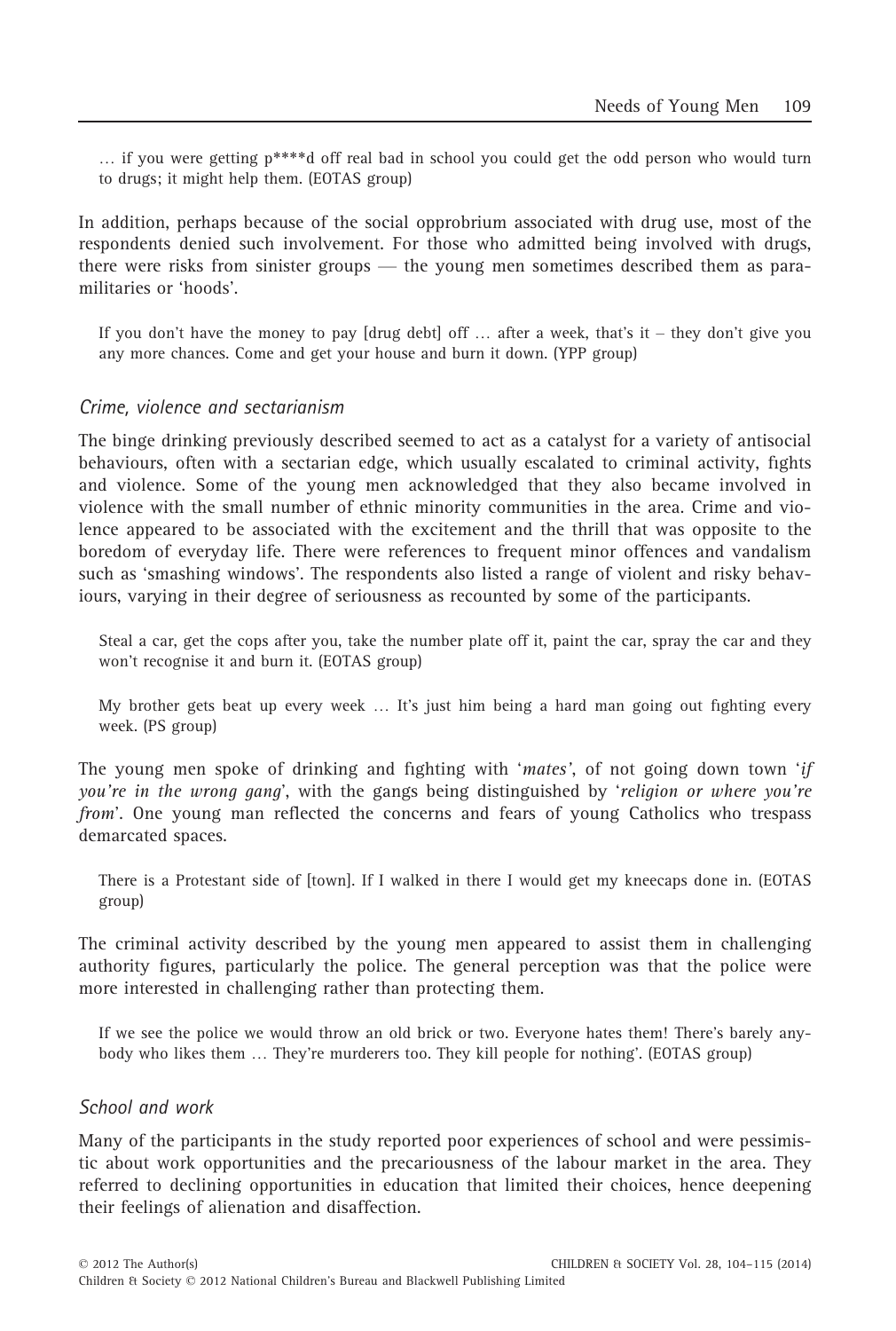… if there is a job it's very hard to get training in it. And then people just couldn't be bothered training you. (AP group)

Others expressed their antipathy for teachers who were considered inflexible, very strict and sometimes disrespectful.

I don't like teachers. [They] shouldn't be allowed to talk down to you. I slabber [talk back] at my teachers all the time for that because I don't like being disrespected by them. (YPP group)

Overall, formal education appeared not to have a significant influence in the lives of these young men, many of whom were stuck in the underachieving parts of the Northern Irish school system, which led to few opportunities in the labour market.

No-one goes to sixth form in this school or anything … There's just child care. Would we want to go to child care? (PS group)

#### Help-seeking behaviour

The young men were asked to comment on the sources of help or services available in the area that might respond to their needs. Pejorative terms such as 'rubbish', 'crap' and 'boring' were used by the young men to characterise their lives in their communities.

It's c\*\*p! There's nothing to do. You're bored out of your nut about five days a week and then it comes to the weekend … and I'm still out of my nut. (PS group)

There was little evidence that these young men were aware of formal or informal services that might be available to them when they faced difficulties and stress. Some expressed the perils of sharing emotional problems with close relatives; this was often couched in narratives about gender and masculinity.

Women can talk to their ma and all that. You can't go saying anything and talking to your ma, like. She would only hit you a punch, like. I've never done it. (YS group)

A number of respondents thought that talking about worries or difficulties would make them a 'laughing stock' in front of their friends.

You could say it to your mate but your mate would just turn round and probably take the p\*\*s out of you or something about it. A good laugh to him. And then you feel like a dick. (EOTAS group)

It appeared, however, that some young men were much more likely to turn to friends or peers at times of stress and personal difficulty.

[If you have problems, you] call your mates and have a wee drink. (AP group)

On the other hand, they were less likely to trust formal systems of help. For example, health and social care staff were occasionally mentioned by the young men as a source of support, but concerns were raised about confidentiality.

Social workers? I wouldn't associate with them. I wouldn't give them the time of day! They're just gazettes. They just go round and tell everybody your business. (AP group)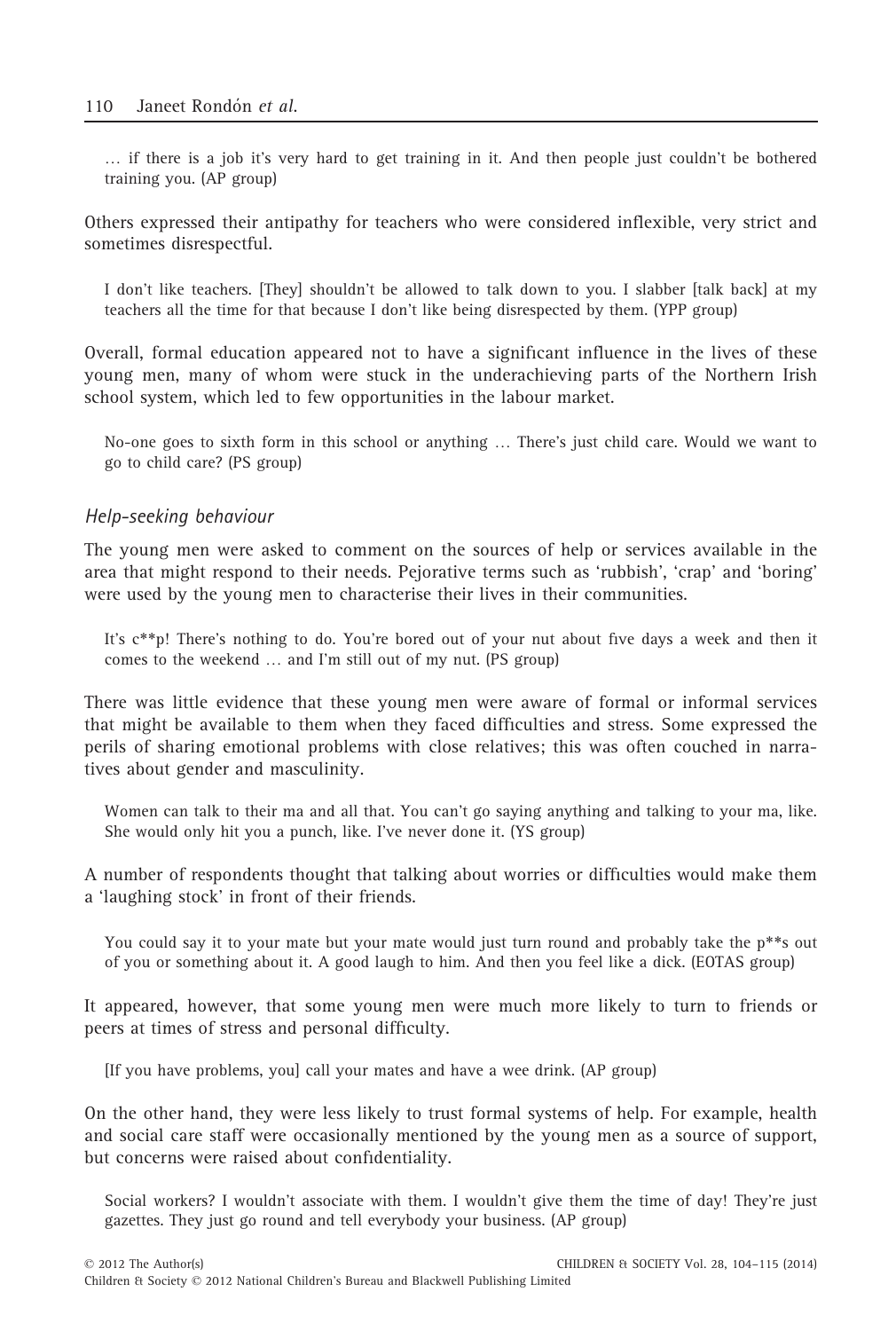# Concerns about suicide

The young men in the study were asked to comment upon the reasons they attributed to suicides of young people that had occurred in their area. Three main reasons were highlighted: drug use and impulsivity, drug addiction and debt, and the consequences of emotional and psychological stressors. The following extract illustrates how these factors coalesced for one young man.

… you get into so much debt and then some night you just … you're so high on cocaine and then you're like: 'F\*\*g, I'll never be able to pay this', and then everything goes mad and then you kill yourself. (YS group)

The majority of respondents recognised the need to articulate negative feelings and emotions to be able to deal with them and find adequate solutions. Paradoxically, they tended not to be sympathetic to peers who had died or engaged in suicidal behaviour. These acts were thought to be cowardly, selfish and inconsiderate — revealing features of weaknesses in character which contradicted the predominant discourses of masculinity that pervaded many of the group interviews.

They're just cowards. That's probably it … That's [suicide is] just the coward's way out if they're in trouble or something or somebody's after them. (AP group)

## Suggestions for change

The suggestions for change proposed by the young men often focused on practical solutions to their problems, for example, in appeals for better leisure facilities with activities appropriate to their age group. Some acknowledged problems in emotional well-being, but were more likely to suggest the increased use of peer support and self-help groups that may allow them to talk more about their feelings, particularly in situations of elevated risk and suicide, as represented in the following extract.

Get other young boys who've already been through that [suicide attempts]. You should get them to help them, stuff like that. (EOTAS group)

They also pointed out to the importance of having a trusted person to talk to who may listen in a non-judgemental fashion and maintain confidentiality. Family and friends were mentioned as a main source of help, with other adults such as counsellors and youth workers also considered valuable in some circumstances.

Friends and family are important. Just people you can trust. (YPP group)

# Discussion

The findings in this study provide a striking snapshot of the stark existence of socially excluded young men living in a semi-rural area in NI. In the last few years, society in NI, as in other parts of the UK, has been adversely affected by an economic recession that has been particularly damaging to the lives of vulnerable young people (McAlister and others, 2009; Northern Ireland Statistics and Research Agency, 2011). As argued above, it is important to explore the possible factors, structural as well as intra and interpersonal, that may explain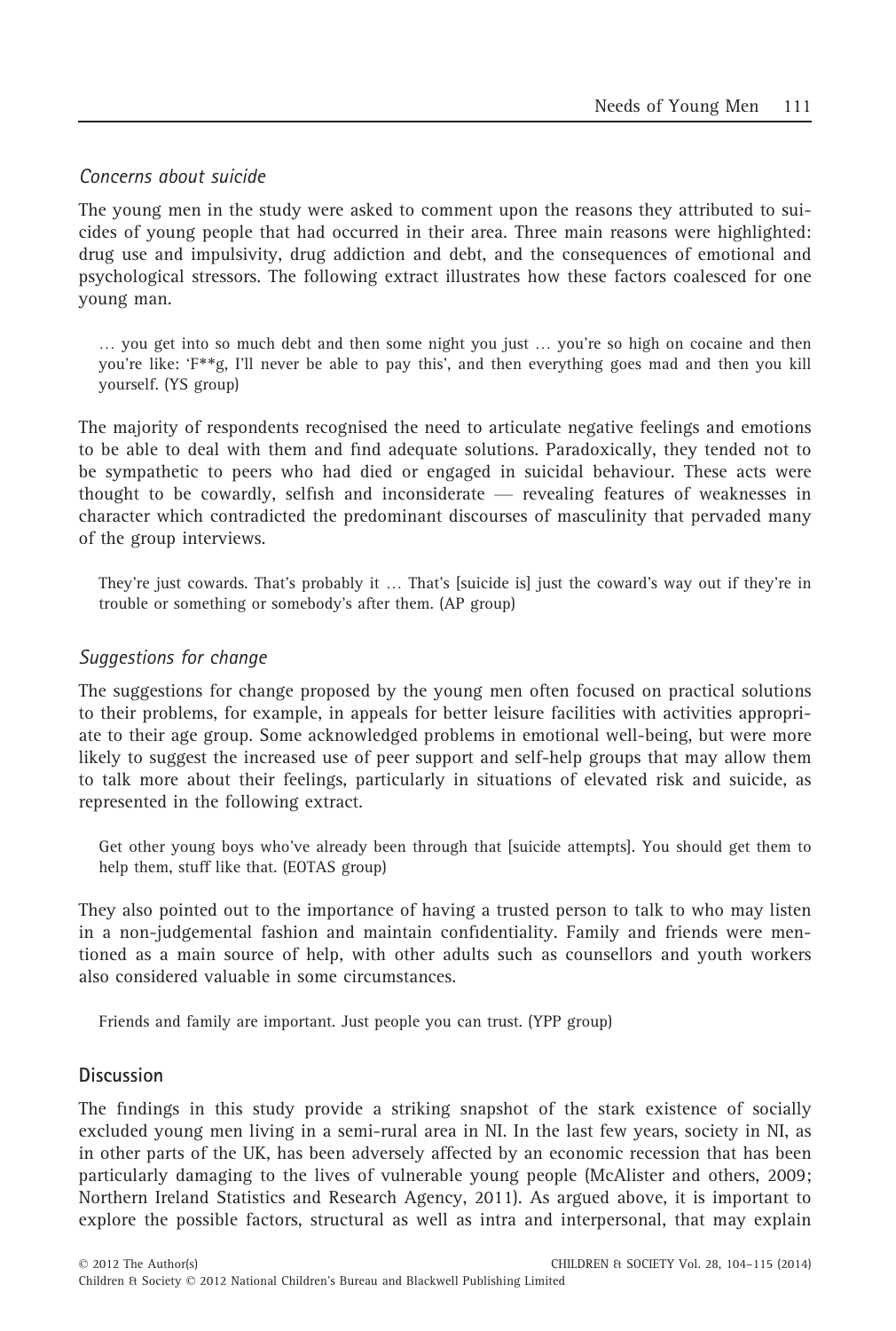these experiences (Levitas and others, 2007). A significant extra dimension is the impact of political conflict, which is reflected in some of the findings.

The young men appeared to experience social exclusion in a number of ways. There was a generalised pessimism about the perceived lack of leisure and employment opportunities in many of the stories we heard in the focus groups. Similarly, there was an ease of availability of alcohol and drugs, which appeared to contribute to risky and antisocial behaviours, leading to alienation from communities, health, social care, educational services and authority figures. The young men appeared to be desperately trying to make sense of the transition from childhood to the independence associated with adulthood in a climate of socioeconomic and political change, unsupported by education and employment and this is leading to impoverished lifestyles.

It is also possible to identify issues of gender and masculinity in some of these discourses. For example, explanations for aggression were often couched in the language of machismo (McGrellis, 2005). These views on masculinity also appeared to prevent help-seeking when young men became socially and psychologically vulnerable. These experiences of social exclusion, dispossession and deprivation may result in the denial of feelings and the creation of an emotional emptiness in their lives and relationships (Stephen and Squires, 2003).

Apart from these 'generic' factors that appear to explain the young men's experiences of social exclusion, we need to consider the impact of the political conflict when discussing the findings of this study. Although these behaviours are consistent with the general effects of unemployment, deprivation and poverty on young people in many other settings characterised by social exclusion, it is important to remember that these young men are negotiating their transition in a post-conflict society still tinted with deeply divided, segregated and sectarian environments that exacerbate their exclusion. Earlier we rehearsed some of the debates in the literature, which seek to establish, to a greater or lesser extent, the impact of the conflict on the lives of young people over the last four decades, as represented in the work of McAlister and others (2009), Leonard (2009) and McGrellis (2005) who have argued that the lives of many young people are shaped by sectarianism. Social, recreational and employment opportunities are often constricted by territorial boundaries that demarcate safe and not so safe spaces between communities. Some of these factors were evident in the way that some young men in the study described the risks and sometimes excitement during altercations with 'the other' at interface areas.

The lack of direction or a clear objective around the issue of the divided society, whether negative or positive, is likely to further fuel feelings of hopelessness and apathy towards the future. An alternative way of viewing the thoughts and feelings of the young men in the current study is to avoid the assumption that they are only committed to a life of toughness, crime and deprivation. Rather, they are facing uncertainty and disorientation where the patterns and norms of their parents are being replicated and structural conditions have further reinforced their exclusion. These factors, alongside others, may be at play when trying to explain and prevent the high numbers of young men who are represented in the increasing rates of suicide in NI (Tomlinson, 2007b).

# Conclusion

If the views of the young men in this study reflect experiences of exclusion, then such findings present a series of challenges to policy-makers, practitioners and the wider society in NI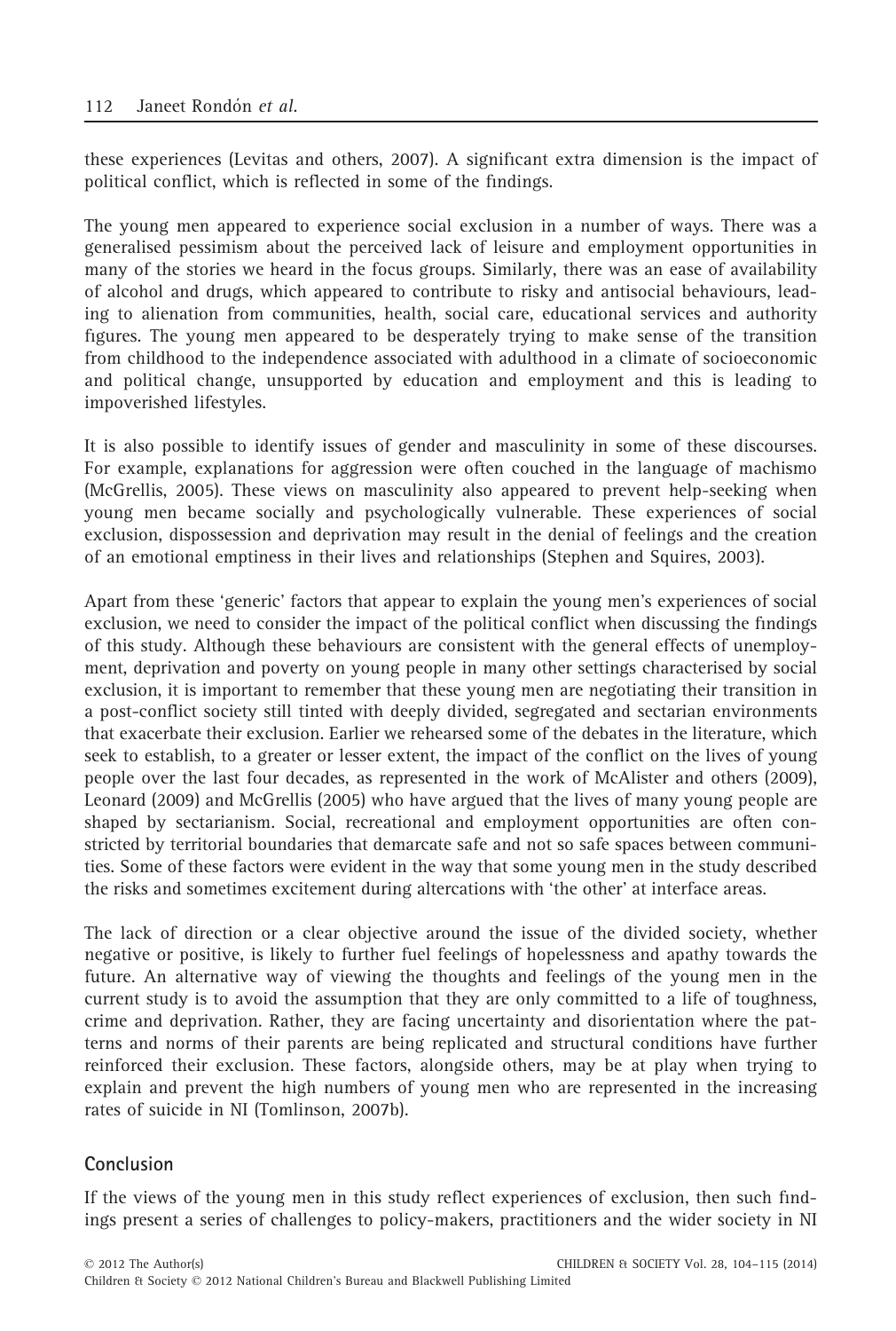as a whole. If such young men are to fully participate in and contribute towards community life to benefit from all the opportunities available, a more holistic approach to dealing with their needs and those of their communities is necessary. For example, the young men in this study consistently complained about the lack of leisure facilities appropriate to their age. It was clear that these gaps created many of the conditions that led to social isolation, addictions and vulnerability. Relevant agencies need to examine the range of leisure and activity services available in the area and ensure that age-appropriate programmes are considered. They must also be mindful of the style of services preferred by this age group, that is, appealing activities that allow them to access trusted adults in a confidential setting as a byproduct rather than a focus.

Preventative approaches are necessary to address the binge drinking that was endemic to many of the young men. There appeared to be many factors associated with this behaviour as an alternative form of leisure, a part of adolescent development and masculinity, along with wider societal attitudes. These should be further explored to develop adequate preventative programmes and initiatives. It is worth noting the value of evidence-based mental health promotion and early intervention programmes robustly evaluated in other jurisdictions like England, Scotland, the United States, Australia and Canada. Evaluated programmes with positive outcomes on the reduction of violence, substance abuse, emotional problems and other issues amongst children and young people include The UK Resiliency Programme, The Strengthening Families Program (SFP) and The Incredible Years Programme (Leavey and others, 2009). Perhaps most importantly, the voices of young people who have been marginalised and socially excluded need to be heard at a time of political and social change in NI, when there are raised expectations that the legacy of political conflict will be addressed (Davidson and Leavey, 2010; Office of the First Minister and Deputy First Minister, 2008).

## Study limitations

There are a number of limitations to the study. First, the small sample does not allow for generalisations about the experiences of socially excluded young men. Secondly, the snowball sampling technique may have precluded the participation of a wider range of young men in the area. Third, given the sensitive issues explored, demographic details on religion or social class were not sought to retain participation. Nevertheless, the findings are consonant with other studies in the region including larger samples (urban and rural) and different sampling techniques (McAlister and others, 2009).

## Acknowledgements

This research was sponsored by the legacy Southern Health and Social Services Board (SH&SSB), Northern Ireland (quotation no. 101835/VO/Q07).

## References

- Bayliss J, Sly F. 2009. Children and young people around the UK. Regional Trends 41: 2–30. Office for National Statistics: London.
- Becker HS. 1963. Outsiders: Studies in the Sociology of Deviance. Free Press of Glencoe; Collier-Macmillan: New York.
- Bell D. 1987. Acts of union: youth sub-culture and ethnic identity amongst Protestants in Northern Ireland. The British Journal of Sociology 38: 158–183.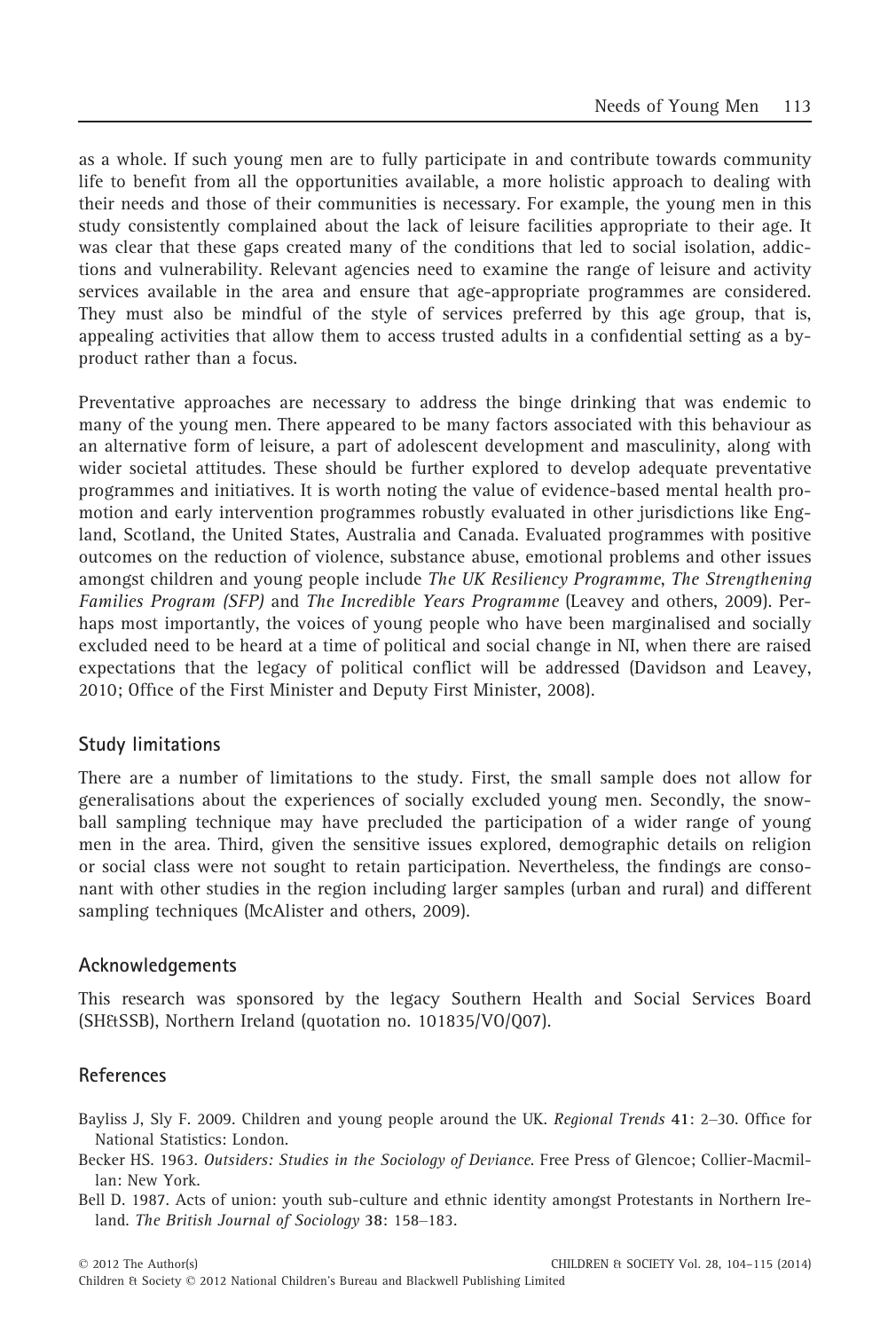Bradshaw J. 2011. The Wellbeing of Children in the UK, 3rd edn. The Policy Press: Bristol.

Cabinet Office. 2001. Preventing Social Exclusion. Report by the Social Exclusion Unit. Cabinet Office, Social Exclusion Unit: London.

Cabinet Office. 2006. Reaching Out: An Action Plan on Social Exclusion. Cabinet Office: London.

- Campbell J, Rondón J, Galway K, Leavey G. 2011. Meeting the needs of vulnerable young men: a study of service provider views. Children & Society. doi:10.1111/j.1099-0860.2011.00372.x.
- Davidson G, Leavey G. 2010. Promoting mental health in Northern Ireland: addressing division, inequality and stigma. Journal of Public Mental Health 9: 6–15. doi:10.5042/jpmh.2010.0698.
- Department of Education. 2010. Enrolments at Schools and in Funded Pre-School Education in Northern Ireland 2009/10. Department of Education (Northern Ireland), Statistics and Research Branch: Belfast
- Department of Health, Social Services and Public Safety. 2006. Protect Life: A Shared Vision. Northern Ireland Suicide Prevention Strategy and Action Plan 2006–2011. Department of Health Social Services and Public Safety (Northern Ireland): Belfast.
- Department of Health, Social Services and Public Safety. 2010a. Your Health Matters. The Annual Report of the Chief Medical Officer for Northern Ireland 2010. DHSSPS (Northern Ireland): Belfast.
- Department of Health, Social Services and Public Safety. 2010b. Review of the Evidence Base for Protect Life – A Shared Vision. Northern Ireland Suicide Prevention Strategy. Final Report. DHSSPS (Northern Ireland): Belfast
- Directgov. 2010. Crime and Justice. Anti-social Behaviour. Available at http://www.direct.gov.uk/en/ crimejusticeandthelaw/crimeprevention/dg\_4001652 [Accessed 2 November 2010].
- Directgov. 2012. Education and Learning. 16-19 Bursary. Available at http://www.direct.gov.uk/en/ EducationAndLearning/14To19/MoneyToLearn/16to19bursary/index.htm [Accessed 16 February 2012].
- Faugier J, Sargeant M. 1997. Sampling hard to reach populations. Journal of Advanced Nursing 26: 790–797.
- Finch H, Lewis J 2008. Focus groups. In Qualitative Research. A Guide for Social Science Students and Researchers. Ritchie J, Lewis J (eds.). Sage Publications Ltd.: London; 170–198.
- Glaser BG, Strauss AL. 1967. Discovery of Grounded Theory: Strategies for Qualitative Research. Aldine Publishing Company: New York.
- Griffiths P, Gossop M, Powis B, Strang J. 1993. Reaching hidden populations of drug users by privileged access interviewers: methodological and practical issues. Addiction 88: 1617–1626.
- Hargie OD, Tourish D, Curtis L. 2001. Gender, religion, and adolescent patterns of self-disclosure in the divided society of Northern Ireland. Adolescence 36: 665–679.
- Haydon D, Scraton P. 2008. Conflict, regulation and marginalisation in the north of Ireland: the experiences of children and young people. Current Issues in Criminal Justice 20: 59–78.
- Hennink M, Diamond I. 1999. Using focus groups in social research. In Handbook of the Psychology of Interviewing. Memon A, Bull R (eds.). Wiley & Sons: London; 113–141.
- Jenkins R. 1983. Lads, Citizens, and Ordinary Kids: Working-Class Youth Life-Styles in Belfast. Routledge & Kegan Paul: London, Boston.
- Jones L, Allebone B. 1999. Researching 'hard-to-reach' groups: the crucial role of the research associate. International Journal of Inclusive Education 3: 353–362.
- LeCompte MD, Goetz JP. Spring 1982. Problems of reliability and validity in ethnographic research. Review of Educational Research 52: 31–60.
- Leavey L, Galway K, Rondón J, Logan G. 2009. A Flourishing Society: Aspirations for Emotional Health and Wellbeing in Northern Ireland: Northern Ireland Association for Mental Health: Belfast.
- Leonard M. 2009. "It's better to stick to your own kind": Teenagers views on cross-community marriages in Northern Ireland. Journal of Ethnic and Migration Studies 35: 97–113.
- Leonard M. 2010. Parochial geographies: growing up in divided Belfast. Childhood 17: 329–342. doi:10.1177/0907568210369216
- Levitas R, Pantazis C, Fahmy E, Gordon D, Lloyd E, Patsios D. 2007. The Multi-Dimensional Analysis of Social Exclusion. Department of Sociology and School for Social Policy, Townsend Centre for the International Study of Poverty and Bristol Institute for Public Affairs, University of Bristol: Bristol.